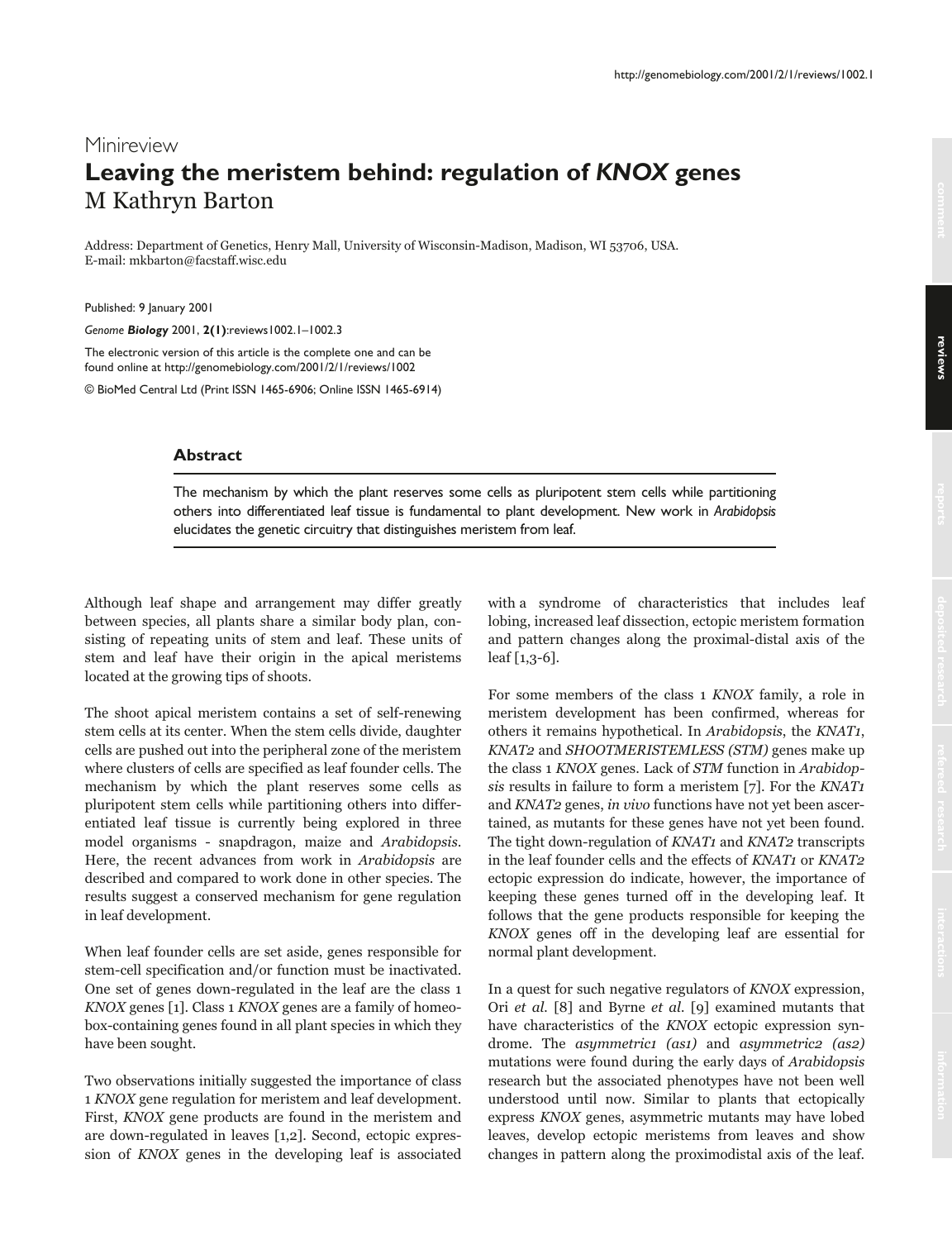It is especially satisfying to find that KNAT1 and KNAT2 are up-regulated in the leaves of asymmetric mutants. Interestingly, down-regulation of KNAT1 and KNAT2 in leaf founder cells is normal in asymmetric mutants, indicating that AS1 and AS2 maintain KNOX genes in an off state in the leaf but do not mediate their initial down-regulation.

Not all KNOX genes are affected in the same way in asymmetric mutants. Loss of AS1 or AS2 function does not cause derepression of STM in the leaf [8,9]. This is the first hint that different class 1 KNOX genes act at distinct points in leaf development.

The ASYMMETRIC1 gene encodes a myb-like transcription factor [9] and, as expected since *as1* mutants are predominantly defective in leaf development, is expressed in developing leaves where KNOX genes are turned off but not in meristems where KNOX genes are thought to be active. So what keeps AS1 from being expressed in the meristem? STM does. In the absence of STM function, AS1 transcript is found in the meristem [9]. In fact, the data from Byrne et al. [9] suggest that the inactivation of  $AS1$  may be one of the principal roles of STM. In the absence of both STM and AS1, the shootmeristemless phenotype is suppressed and the plants are competent to develop vegetative meristems.

This leads to the model for gene action shown in Figure 1. In the wild-type meristem *STM* is on and it keeps *AS*<sup>1</sup> off. This allows the KNAT genes and other targets required for meristem function to be on. In leaf founder cells, all class 1 KNOX genes are down-regulated by some unknown mechanism. In slightly older leaf primordia (P2 stage and beyond) the presence of AS1 maintains KNAT gene repression while another, as yet unknown, factor maintains STM repression. In as1 mutants, there is no effect on the meristem since AS1 is not active there normally. In the leaf, lack of as1 function causes expression of the  $KNAT1$  and  $KNAT2$  genes, which in turn causes the observed alterations in leaf development. In stm mutants, STM is off, which causes AS1 to be active. AS1 expression in the meristem blocks expression of genes required for meristem function (perhaps KNAT1 or others as yet to be identified), causing meristem termination. Finally, in stm; as1 double mutants, STM activity is missing from the presumptive meristem. This is partially ameliorated by the absence of AS1 from the meristem, allowing expression of other genes required for meristem function.

This model begs the question: what turns STM off in the leaf founder cells? A recent set of experiments points to localized fluxes in auxin concentration [10]. Auxin transport was blocked in shoot apical meristems either genetically or through the use of inhibitors. These meristems failed to initiate lateral organs and expressed STM-like genes throughout the meristem dome. When auxin was applied to developing shoot apical meristems, new leaf primordia developed near the site of auxin application. Connecting this result with the



#### **Figure 1**

Model for gene action in the shoot apical meristem and its derivatives, the leaves. Scanning electron micrograph of a vegetative shoot apical meristem. Leaf primordia are shaded in green. Active genes are indicated in red letters; inactive genes are indicated in blue letters. In the meristem *STM* is on and keeps *AS1* off. This allows the *KNAT1* genes as well as other genes important for meristem development (and yet to be identified) to be active. In the leaf primordium *STM* is off in response to some as yet unknown signal. This allows *AS1* to be active and to repress *KNOX* gene expression in the leaf.

emerging framework of genetic regulation will be one of the next challenges in this area of research.

There are several parallels between this newly published work and earlier work done on *asi* homologs in snapdragon (PHANTASTICA, PHAN) and in maize (ROUGH SHEATH2, RS2). Both the maize rs2 mutant and the snapdragon phan mutant ectopically express KNOX genes [11-13]. Also, rs2 and phan transcripts are found in the leaf founder cells. These similarities suggest that a conserved pathway governs this aspect of leaf development in the rather distantly related monocots and dicots. Given the conservation of KNOX genes in primitive plants such as ferns, it will be interesting to find out when this regulatory subprogram arose in plant evolution.

The alteration in pattern that exists in all *asi*, *rs2* and *phan* mutants is less well understood. Maize rs2 mutant leaves exhibit distal to proximal transformations, snapdragon phan mutants exhibit adaxial-to-abaxial and distal-to-proximal transformations, and Arabidopsis as1 mutants exhibit lateral-to-medial and distal-to-proximal transformations. It is not clear how KNOX derepression causes these defects. One interpretation is that KNOX genes specify proximal